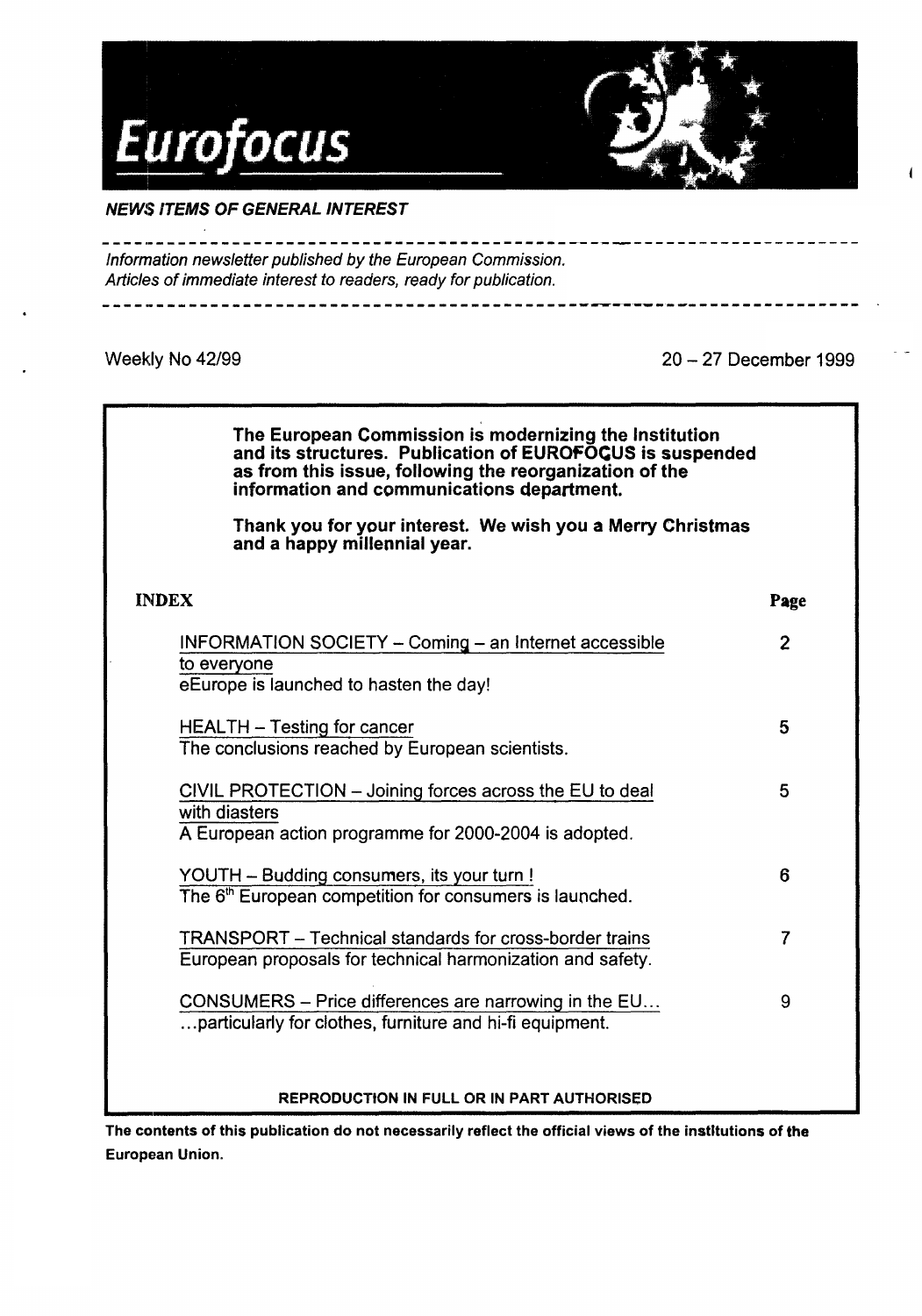## INFORMATION SOCIETY - Coming - an Internet accessible to everyone

### eEurope is launched to hasten the day!

The Internet in every home and school, and in every business and administration in the 15-nation European Union (EU)  $-$  this is the key objective of a European Commission initiative -- eEurope -- launched in early December. But the road to this electronic Europe is a long one. The fact is that a year ago fewer than 10% of Europeans were connected to the Internet, as against nearly 25% of Americans. In June just 60 million Europeans were using the Internet, as compared to more than 80 million in the United States, which has a much smaller population than the EU.

The Commission's initiative does not reflect an obsession with technology; rather it stems from the realization that information technology creates jobs and can improve the daily lives of everyone, from motorists to the disabled, from students to the ill. In the United States, the home of the information revolution, businesses which are linked to the Internet directly account for 2.3 million jobs today, as against 1.6 million last year.

Most EU countries have yet to take to the Internet. Relatively speaking, far more Finns and Swedes are connected to the Internet than Americans; but the picture is very different in the southern half of the EU, and more particularly in Greece and Portugal. However, Europe is ahead when it comes to mobile phones and digitial television, two fully electronic devices.

eEurope, which is expected to bring together the EU, its member states, and its businesses and citizens, has 10 priority areas of action. The first of these relates to young people and schools. EU member states have already undertaken to provide every school with Internet access by 2002, in line with their common employment guidelines. The goal now proposed for the end of 2001 is access not only for schools but also public places, including those located in the most disadvantaged areas.

But eEurope is also designed to reduce the cost of Internet access, and a number of EU-wide measures are already envisaged. Electronic commerce is another area of activity for eEurope.

EAC/1611/99

. . ./ ...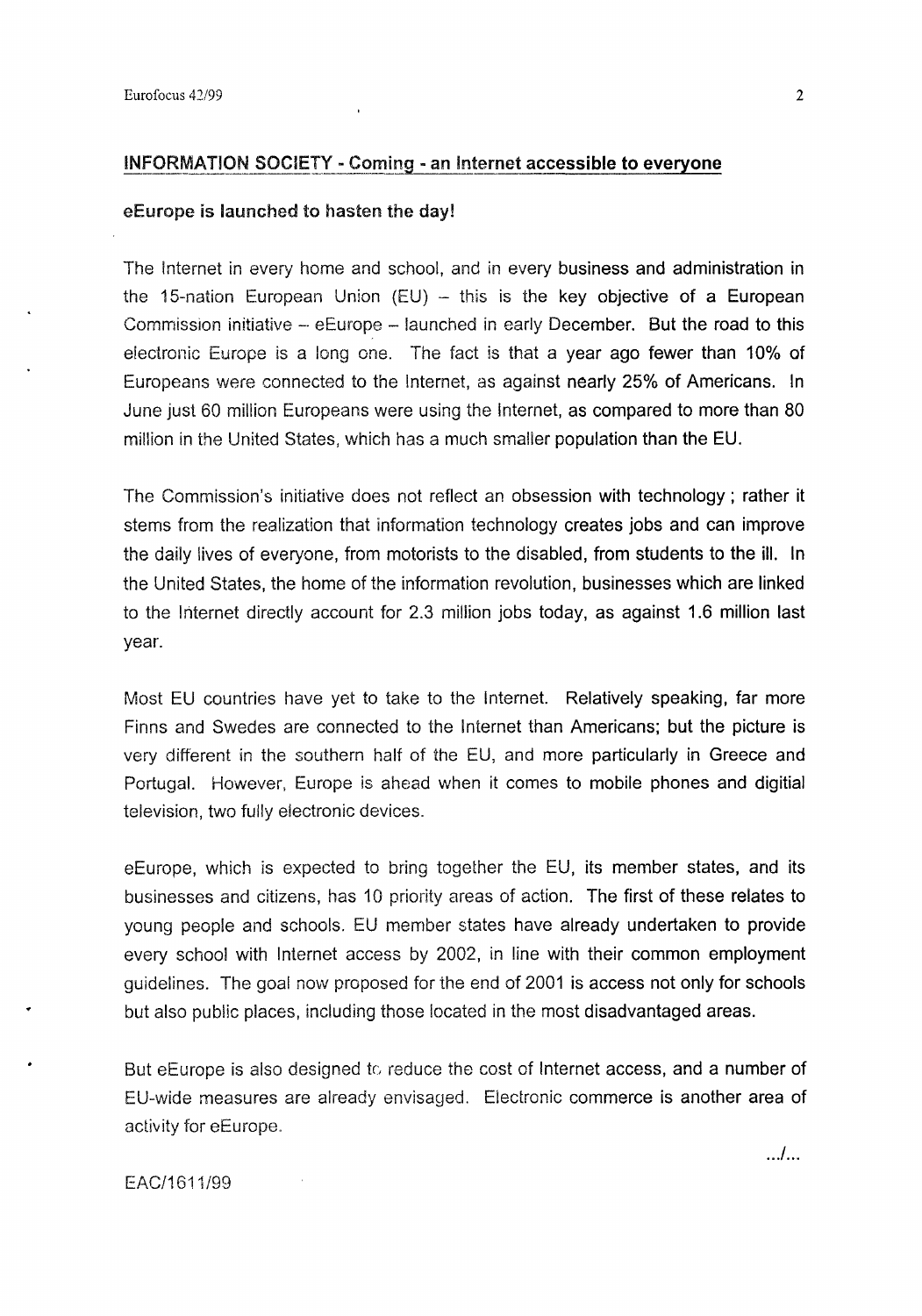What is envisaged here is a series of complementary measures aimed at increasing consumer confidence and helping small and medium-sized enterprises (SMEs), to be taken in addition to EU legislation, including legislation in course of adoption.

Students and researchers have not been forgotten. eEurope also provides for multimedia networks, which would transmit information, sound and pictures between every university, research and vocational training centre, including those set up to help people retrain for new jobs. The fifth of the 10 priority areas of action centres on smart cards which could be used throughout the EU. These computerized bits of plastic can be used to make calls from telephone boxes, access health services, watch programmes on pay television and surf the Internet from public places. Some cards serve as electronic purses.

The sixth of the eEurope areas of activity would be financing high-tech SMEs. The aim is better coordination of existing European financing mechanisms, and the introduction of complementary ones - in order to prevent European ideas and innovations crossing the Atlantic, to be exploited by American firms, as often happens.

eEurope afso seeks to ensure that disabled people benefit from the information society like everyone else. To ensure that all electronic communication products can be used by the disabled, European technical standards must take their needs into account. Manufacturers, in other words, must keep the disabled in mind when designing their products. Designers and engineers could therefore receive special training to this end.

Information technology has an important role to play, at the European level, in health matters in general. It can monitor contagious diseases and facilitate communication between hospitals, laboratories, chemists, doctors and rest-homes. This is the eighth area of activity, which also covers European medical libraries which can be consulted from a PC as they are on line. What is more, by the end of 2003 all Europeans should have a smart card to access information on their health.

Information technology also has a part to play in improving transport and reducing the number of accidents.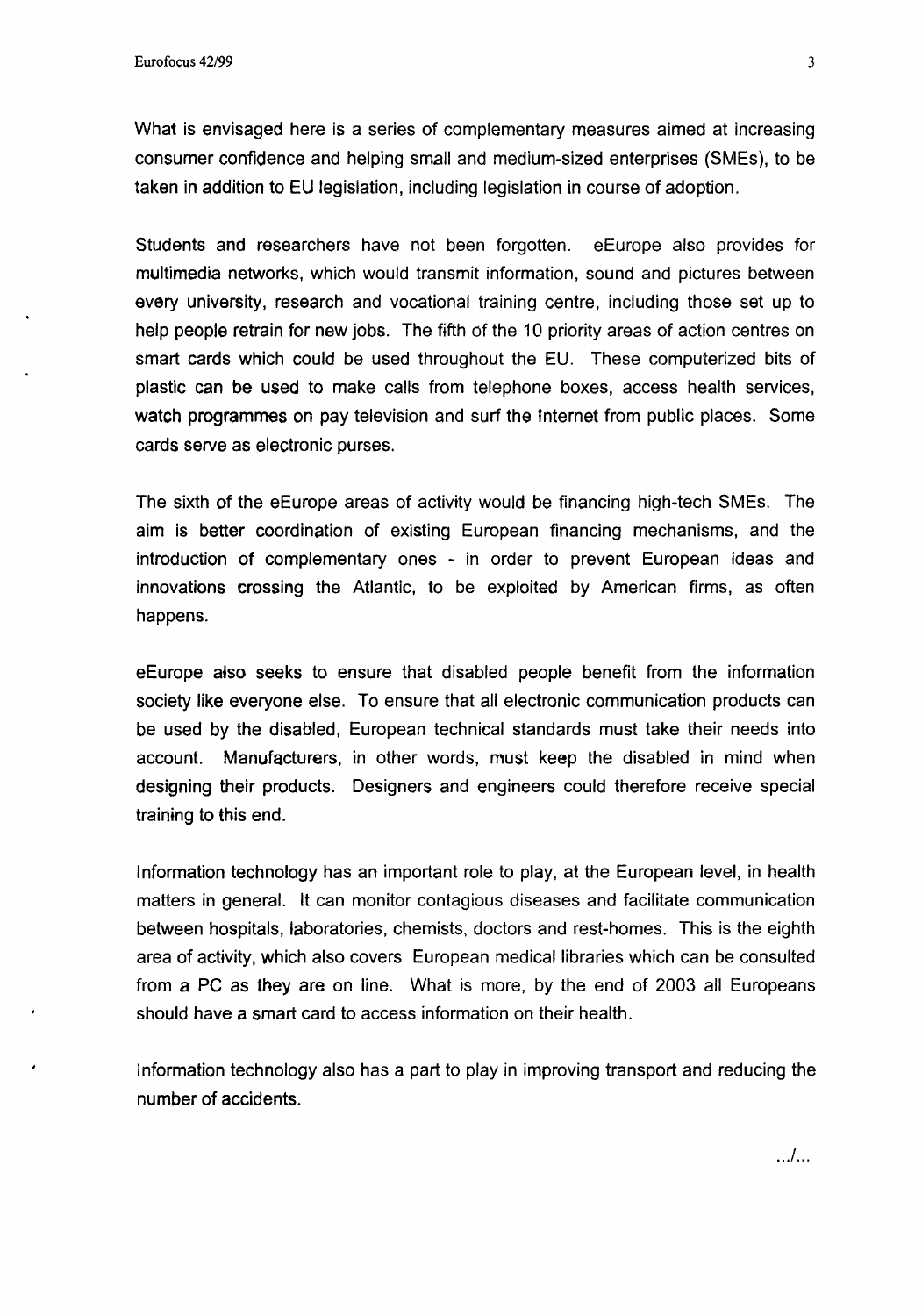The messages flashed electronically to motorists have reduced by 85% the number of accidents due to fog on motorways. Motorists and passengers needing help or access to emergency services will be able to obtain them by dialing 112. But eEurope will also work to improve electronic safety devices installed in new cars, and to develop information systems for itineraries and traffic conditions.

The last of the 10 areas of activity deals with Internet use by government departments to keep people informed. The authorities would be encouraged to use the Internet to provide information on legal, cultural and environmental matters  $-$  and to consult their constituents. eEurope even envisages on·line income tax forms!

The European Commission's initiative was well received by EU heads of state or government at their Helsinki summit on December 10 and 11. They must look at it in detail in March, during a special meeting devoted to employment, economic reform and social cohesion. The eEurope action plan should be finalized in June, for implementation between 2000 and 2004.

## **CORRIGENDUM**

In the last issue, no. 41/99, we referred (article "FOOD • Our intake of dioxins is still too high) to the amount of dioxins that could safely be absorbed by body weight. Instead of "pictograms" the article should have said "picograms". Our apologies for any confusion this may have caused.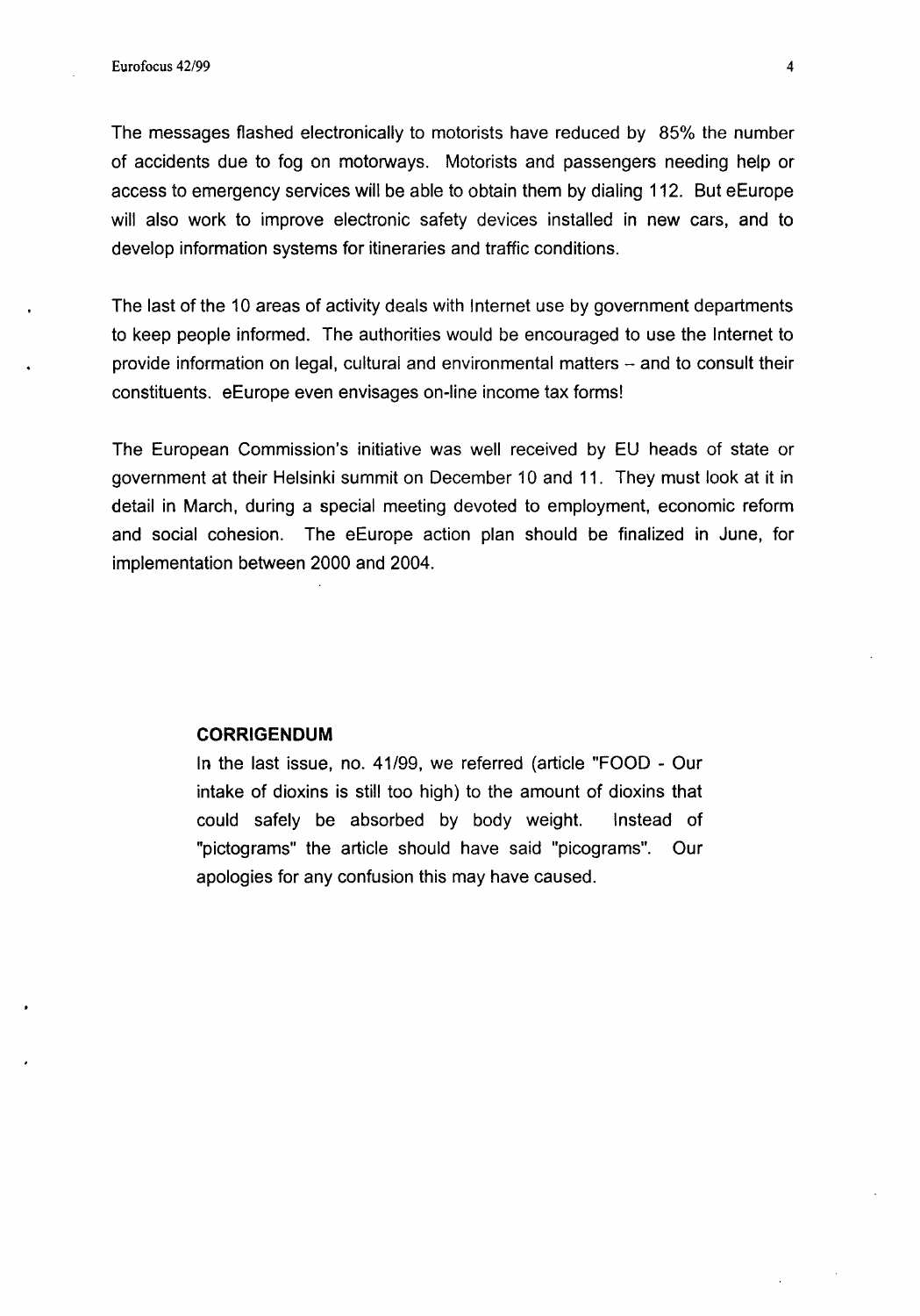## HEALTH ·Testing for cancer

#### Conclusions reached by European scientists.

To avoid the risk of suffering from cancer unawares, people must undergo certain tests regularly. But just how many tests are needed? Three are enough for people in good health, according to the scientists who attended a European conference in Vienna recently. The two tests for women are a cervical smear- for women who are 30 years and older, but certainly not for those under  $20 -$  and a mammography, designed to detect breast cancer in women between the ages of 50 and 69.

Both men and women in the 50-69 age group need to be tested for rectal cancer. The test involves looking for traces of blood in stools. The usefulness of these three types of tests has been amply demonstrated, but the other tests in use are not conclusive in the case of healthy people, according to European cancer specialists.

## CIVIL PROTECTION -Joining forces across the EU to deal with disasters

## A European action programme for 2000-2004 is adopted.

Disasters, whether natural or man-made, are best dealt with by joining forces. Even when they affect a single country, the knowledge, experience and resources of its neighbours can prove extremely useful. This is the reasoning behind the European action programme for the period 2000-2004, which the European Union (EU) Council of Ministers adopted recently. With a budget of  $E$ 7.5 million\*, it takes over from the current 1998-1999 programme.

The two key themes of the new programme are prevention and information. The aim is to anticipate and prevent disasters, on the one hand and, on the other, tell people of &he risks they run and what they should do in the event of an accident. The programme also includes activities in the medical field and the use of new technologies.

\* 1 EUR = UK £0.63 or IR £0.79.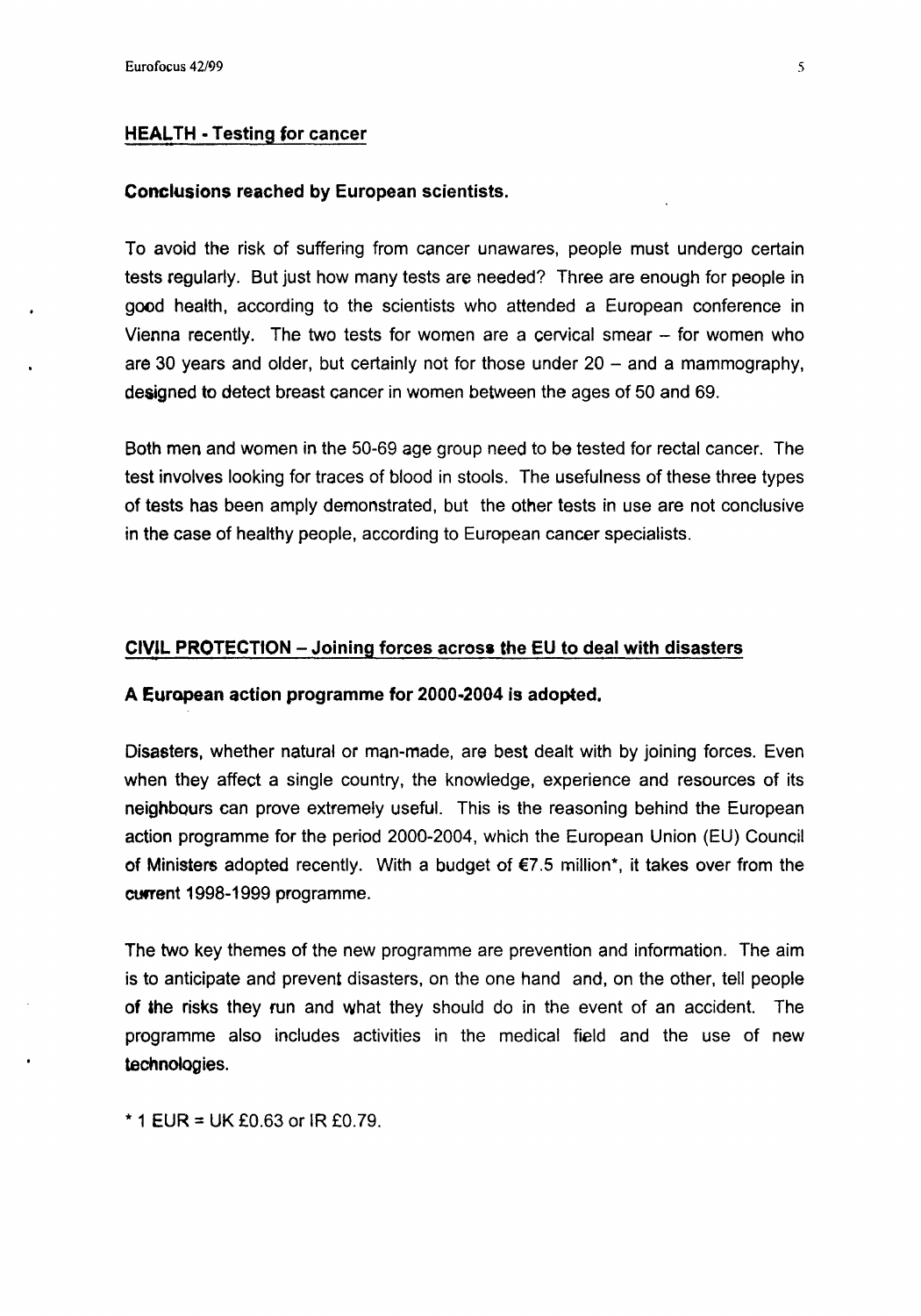## YOUTH - Budding consumers, it's your turn!

# The 6<sup>th</sup> European competition for young consumers is launched.

Secondary school students from alt 15 European Union (EU) countries once again have the opportunity to demonstrate their talents as consumers. The theme of the recently launched sixth European young consumer competition is "Consuming in the 21<sup>st</sup> century." Students can develop it through posters, brochures, CD-ROMs, videos or Internet sites. The best of them will be awarded prizes, the first prize being a surprise trip.

More than 1 ,400 teams of secondary school students took part in the fifth competition (1998-1999). The winners came from Belgium, Austria, Italy and the UK.

In each EU country students can register with a national coordinator, who will provide them with the competition rules as well as all the information they need in order to compete. Competitors from all the EU countries must submit their productions to their national coordinators by 17 March 2000 at the latest.

In the UK, write to: **Trading Standards Service** South Ayrshire Council (Bruce Collier) 517 River Terrace, Ayr KA8 OBJ Tel: 00 44 1292 616060 Fax: 00 44 1292 616061 E-mail: eyc@tradingstandards.demon.co.uk 'n Jreland, write to: National Youth Council of Ireland (Eamonn Waters)

3 Montague St., Dublin 2 Tel: 00 353 478 41 27 Fax: 00 353 478 39 74 E-mail: eamonn. waters@nyci.ie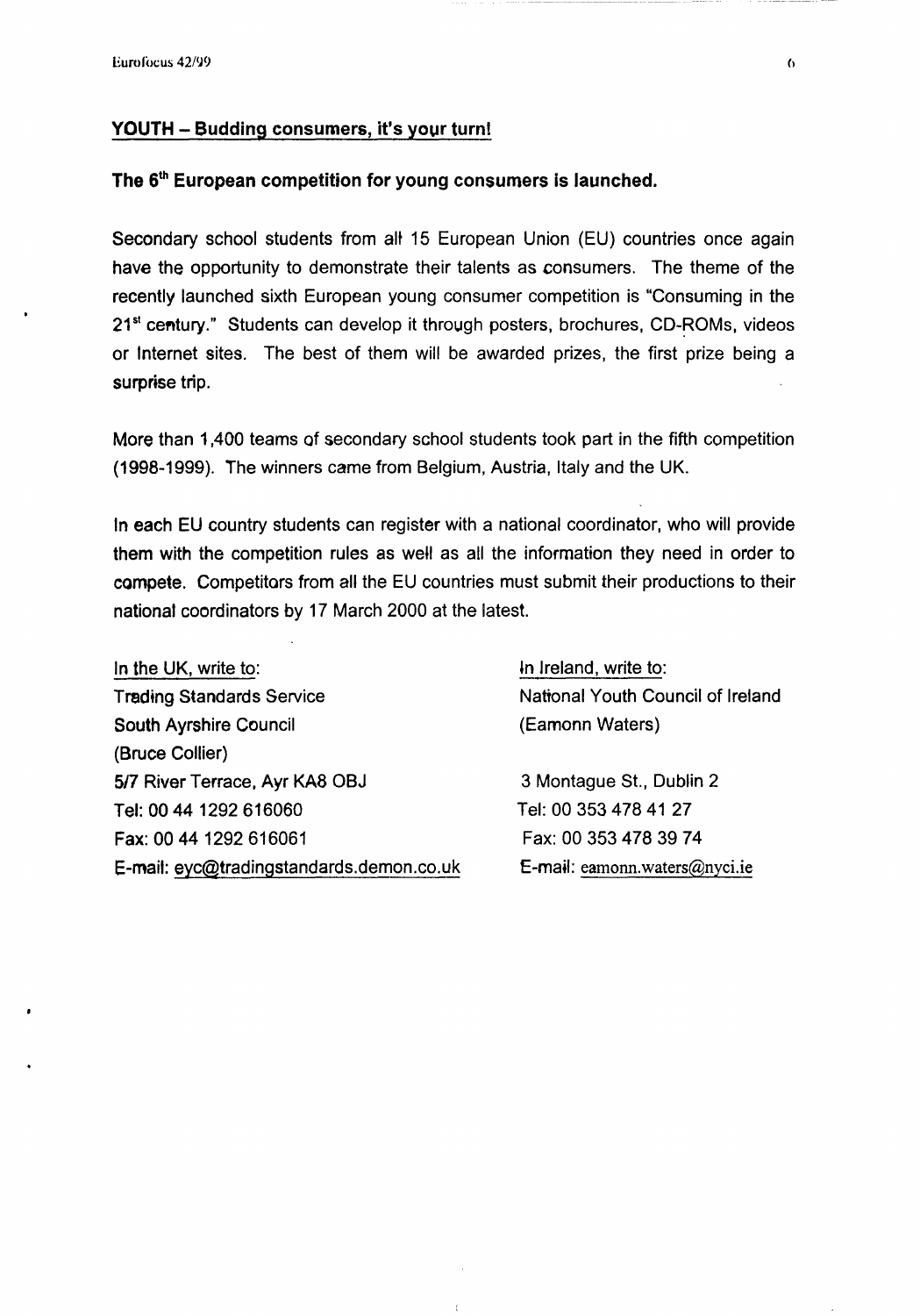# TRANSPORT- Technical standards for cross-border trains

### European proposals for technical harmonization and safety.

When travelling by train on the Continent, you may have found yourself waiting 20 minutes or more for your train to leave the station. This is because the station in question is close to a frontier between two European countries whose national railway networks use different technical standards. The fact is that such differences still exist within the 15-nation European Union (EU), and cost a great deal of time and money.

The European Commission recently proposed several directives, or European laws, with the aim of speeding up the introduction of a genuine, EU-wide railway network. As matters stand at present, each national network has its own characteristics, which can be the same as those of neighbouring networks but are often different. To begin with there are several track gauges within not just the EU but Europe in general. While most countries use the same gauge, Spain and Portugal, on the one hand, and Finland and the entire Emerald Isle on the other, have their own systems. To complicate matters further, several different signalling and electrification systems are in use in the EU.

Nor is the direction of running the same everywhere  $-$  it is left in most EU countries right in Germany, Denmark, Spain, the Netherlands and Finland, and varies in Greece and Austria. You could add any number of incompatible pieces of equipment to the list. The result is a halt of anywhere up to half an hour at border crossings to allow engines and drivers to be changed and checks to be carried out.

The EU has begun to tackle these problems in the case of its high-speed trains. In 1996 it adopted a directive aimed at ensuring swift passage at the EU's internal frontiers, which is being implemented at present. But much remains to be done. High-speed trains do in fact make the journey without changing engines and without long delays; but there is a price to pay. The trains which run between Paris and Amsterdam, on the one hand, and Paris and Cologne on the other, must carry up to six kinds of signalling equipment, and cost 60% more than an equivalent train designed to operate within the territory of a single EU member state.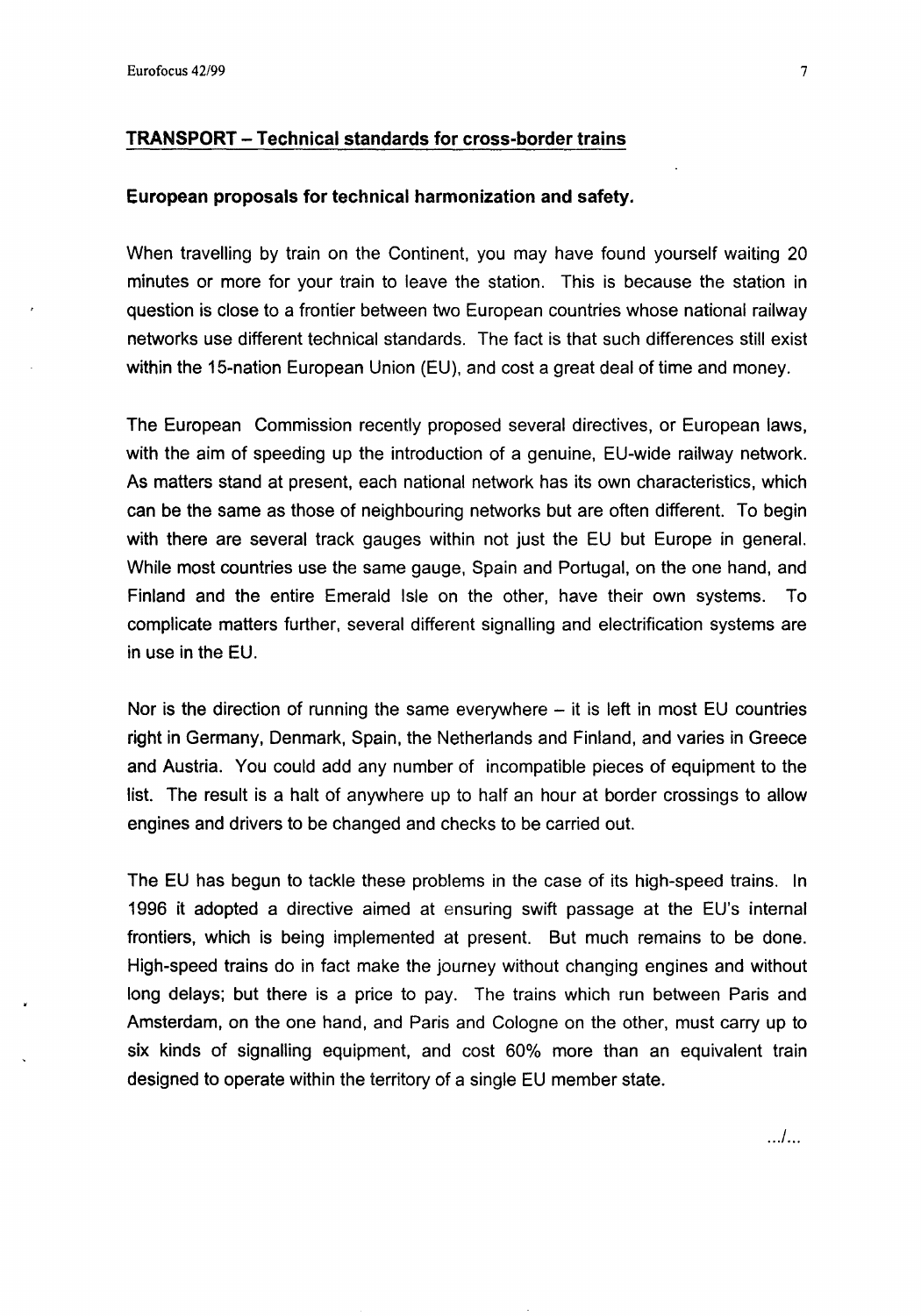The European Commission has now proposed a new directive, which would allow ordinary passenger and goods trains to operate efficiently across national frontiers. The directive itself would set the legal framework, while member states would adopt the technical specifications and specialized European bodies would draw up the necessary standards. This would result in a certain harmonization as regards the basic technical requirements for running trains, but would not involve replacing national railway networks with a European one, an operation that would cost a fortune.

Another of the directives put forward by the Commission would modify the ground rules set by the EU in 1991 in order to introduce gradually a separation between the maintainence of railway lines, signals and other equipment, on the one hand, and the running of the trains themselves on the other. The aim is to help the railways meet competition from road and air transport more effectively.

Another aim would be to create a European railway network for the transport of goods, so that in this particular area trains could run faster and more efficiently. At present a goods train runs at an average speed of 20 km/hr, while the railways accounted for just 14% of freight transport in 1997, as compared to 30% in 1970.

Safety on the railways is covered by national laws which differ from one EU member state to another. Taken as a whole, the European measures now proposed by the Commission provide for a set of controls, the most innovative feature of which is the intervention of an organization that would be independent both of governments and the railway companies. One of the proposals provides for a new system of European licences, authorizing companies to operate on condition that safety is fully guaranteed.